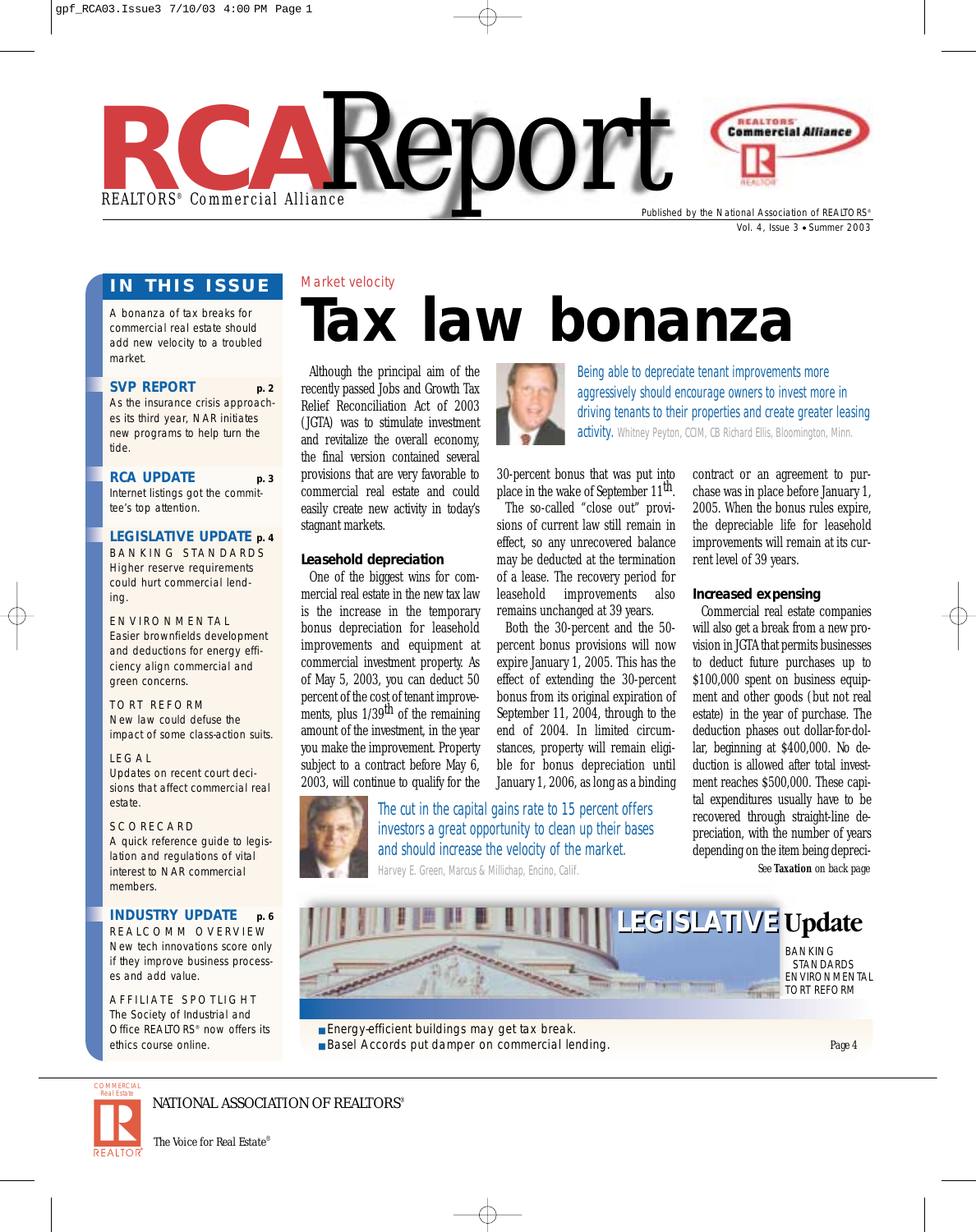## **SVPReport**



Bonnie Gottlieb, NAR Senior Vice President, Commercial Real Estate

#### Don't miss the special RCA program track for board leadership and staff at the 2003 NAR Leadership Summit, August 18 in Chicago. Sign up to learn more about marketing, membership growth, and education at *www.realtor.org/ lsummitweb.nsf*

## **NAR acts to ease insurance crisis**

As property/casualty premiums near the end of a third straight year of huge increases, the National Association of REALTORS® approved several major initiatives during its Mid-year Legislative Meeting in Washington designed to help bring the current insurance crisis under control.

The multipronged approach was based on recommendations from the NAR Insurance Task Force. This group of residential and commercial members spent months meeting with representatives of insurers and insurance industry associations, state insurance regulators, and state REALTOR® associations to determine what role NAR should play in meeting the challenge of rising insurance costs. Several aspects of the new initiatives, which were approved by the RCA Committee during the Mid-year meetings, have direct impacts on commercial real estate activities.

First, NAR supports an amendment to the federal Risk Retention Act that would expand the law's provisions to cover all types of insurance except workers' compensation. The Act currently allows entities to operate risk retention groups and pool their resources to purchase liability insurance. This option was created as a way to hold down costs during periods of rising costs. Expanding this provision to cover property/casualty insurance will create opportunities for groups within the commercial real estate industry to secure critical insurance at lower costs.

While NAR will not be creating a captive insurance program or pool for property/casualty insurance, it will develop educational materials for members interested in forming captives or other self-insurance vehicles on their own.

A second major initiative to hold down insurance costs is NAR's continued support of federal tort reform. Large damage awards assessed by the courts are a major factor in increasing the cost of insurance premiums. NAR is supporting legislation that limits noneconomic and punitive damage awards. It also advocates a provision that outlaws "venue shopping," the practice by some lawyers of moving liability cases to legislative districts that traditionally favor defendants. NAR will also work for a standard that would remove class-action lawsuits from state to federal courts.

Finally, NAR remains active with the Coalition to Insure Against Terrorism in monitoring the implementation of the Terrorism Risk Insurance Act of 2002. Recently, the CIAT submitted comments on the Interim Final Rule proposed by the Treasury that would have deferred to state law on whether insurers had to make insurance covering nuclear, biological, or chemical events available in a particular state. Such a provision might encourage insurers to deny these coverages in some states.

Just as it did with terrorism insurance, NAR has recognized the tremendous impact rising insurance costs and the unavailability of coverage are having on its commercial members. By undertaking these initiatives, as well as a variety of programs designed to assist homeowners with insurance problems, NAR is working to ensure that the worst of the insurance crisis is over. For further information about current insurance problems and NAR's proposed solutions, go to *www.REALTOR.org* and click on Property/Casualty Insurance.

Konme Jotther



To contact NAR Commercial Real Estate staff: 888-648- 8321. To find an online version of this newsletter go to *REALTOR.org/rca*. For a complete listing of NAR legislative and regulatory initiatives, go to *REALTOR.org.*

*If you are interested in advertising in the* RCA Report *contact Michael Mini at 312/329-8455.*

**Commercial Affiliates of the NATIONAL ASSOCIATION OF REALTORS®** CCIM Institute (CCIM) 312/321-4460; *www.ccim.com* Counselors of Real Estate (CRE) 312/329-8427; *www.cre.org* Institute of Real Estate Management (CPM) 312/329-6000; *www.irem.org* REALTORS**®** Land Institute (ALC) 312/329-8440; *www.rliland.com* Society of Industrial and Office REALTORS**®** (SIOR) 202/737-1150; *www.sior.com*

**REALTORS® Commercial Alliance Advisory Board Chairm** 

Steven D. Leader, CRE, Leader Realty Advisors, Ltd. **Vice Chairman**

Whitney Peyton, CCIM, CB Richard Ellis, Inc. **Immediate Past Chair** Thomas E. McCormick III, SIOR,

Panattoni Development Company **Past Chair**

Russell Booth, CCIM, CIPS, CRB, CRE, GRI, Coldwell Banker Commercial, NRT

**NAR President** Catherine B. Whatley, CIPS, CRS, GRI, LTG, Buck & Buck, Inc.

**NAR Executive Vice President/CEO** Terry McDermott

**NAR Commercial Liaison** Mark Macek, RE/MAX of Great Falls

**RCA Committee Representative** Jay Olshonsky, CB Richard Ellis, Inc.

**NAR Leadership, Special Representative**<br>Richard A. Mendenhall, CCIM, CIPS, CRB, ePro™ RE/MAX Boone-Realty

**Staff Liaison to RCA Advisory Board** Bonnie Gottlieb, Senior Vice President, Commercial Real Estate

**Fred Baca**, Houston AOR; **David Ball**, ONCOR International; **Richard Bowers**, Richard Bowers & Co.; **Peter Bulgarelli,** Jones Lang LaSalle; **Ka Cotter**, The Staubach Company; **John Dean, Jr**., ALC, CIPS, REALTORS® Land Institute; **Jeffrey DeBoer**, The Real Estate Roundtable; **Mark Doran**, Transwestern Commercial Services; **James Ellis**, SIOR, Commercial AOR, Oregon/SW; **Jeffrey Finn**, NAI; **Richard Fulton**, CCIM, Grubb & Ellis; **Harvey Green**, Marcus & Millichap; **Peter Hanson**, SIOR, NAI James E. Hanson, Inc.; **James Hochman**, CB Richard Ellis, Inc.; **Michael McKiernan**, Cushman & Wakefield of Illinois, Inc.; **Patricia Nooney**, CPM, CCIM, Institute of Real Estate Management; **David Prior**, SIOR, Klabin Company; **Judy Puhl**, Minnesota Commercial AOR; **William Ramseyer, CRE, The Counselors** Estate; **James Reid**, CB Richard Ellis Inc.; **Mitchell Rudin**, Insignia/ESG; **Lynn Schenck**, SIOR, Society of Industrial and Office REALTORS®; **Arthur Slattery**, Association of Real Estate License Law Officials: **George Slusser**, Coldwell Banker Commercial; **Barry** Spizer, CCIM, The CCIM Institute; Michael Lafitt Trammell Crow Company; **Steven Wechsler**, National Association of Real Estate Investment Trusts; **Margaret Wigglesworth**, Colliers International; **Robert Young**, North Texas Commercial AOR: Richard Schuha Julien J. Studley, Inc.

Special Guests: **Janet Branton**, REALTORS® Land Institute; **Pam Cohen**, The Institute of Real Estate Management; **Mary Fleischmann**, The Counselors of Real Estate; **Susan Groeneveld**, The CCIM Institute; **Pamela Hinton**, Society of Industrial and Office REALTORS®

2 REALTORS<sup>®</sup> COMMERCIAL ALLIANCE REPORT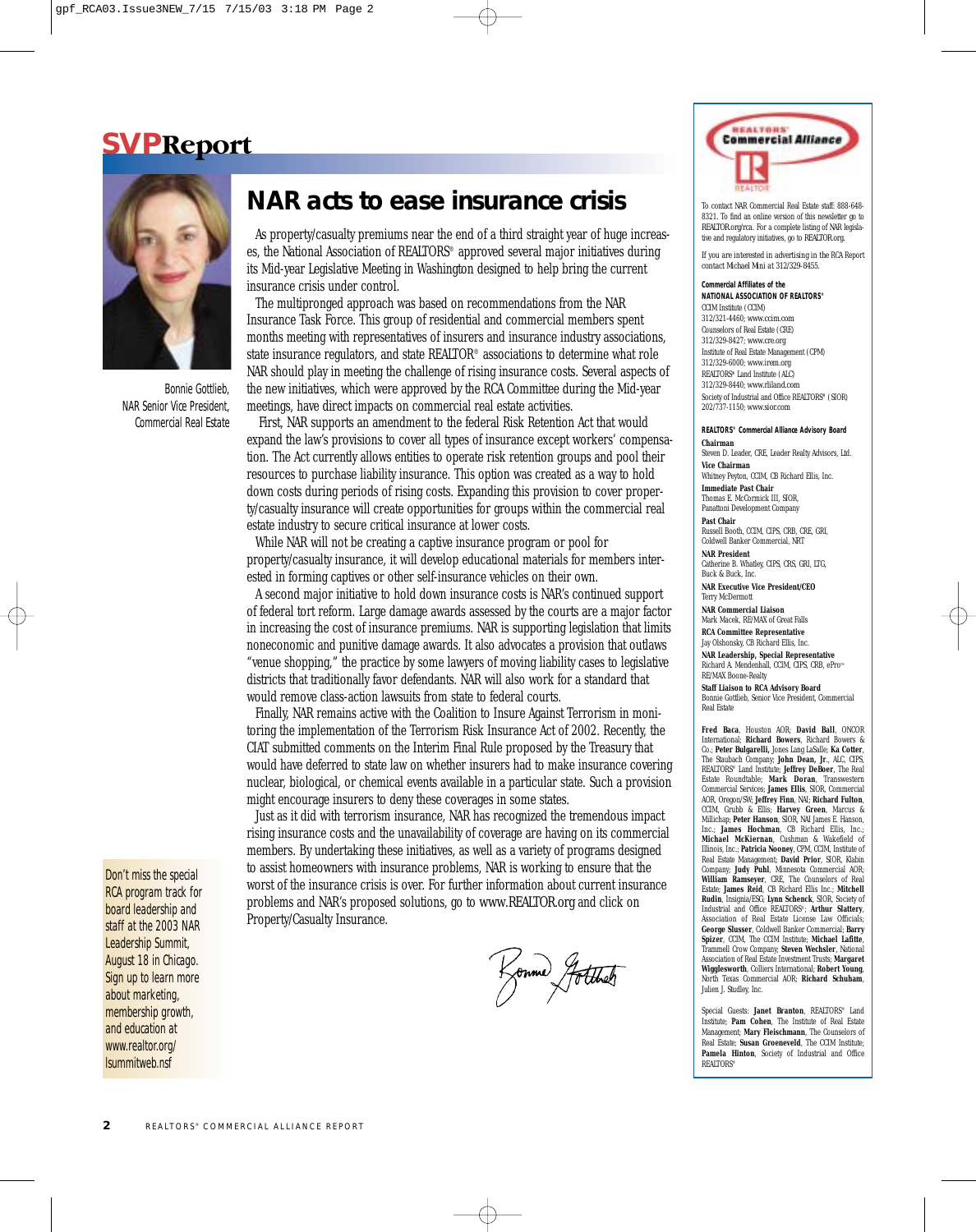# **RCAUpdate**

The REALTORS® Commercial Alliance Advisory Board, composed of major national, regional, and local market leaders, meets two times annually and serves in a non-policy-making advisory capacity for NAR's commercial initiatives. Advisory Board members are listed on page 2.

#### MEETING HIGHLIGHTS

# **Internet listing options explored**

Recognizing the need for better guidelines for sharing commercial listing data on a national basis, the REALTORS® Commercial Alliance Committee won approval from the NAR Leadership Team (LT) to consider NAR's role, if any, in the creation of an Internet-based national commercial information exchange (CIE). The decision to form a special RCA Committee Work Group on commercial Internet listings was made during the NATIONAL ASSOCI-ATION OF REALTORS® Legislative Meeting & Trade Expo in Washington, D.C. The rapid growth of CIEs at the local level is evidence that the industry is gravitating toward a more transparent listing process based upon widespread sharing of data. The Work Group will recommend an appropriate strategy for NAR with respect to the Internet display of commercial property ads to the LT.

Another RCA Work Group will review the REALTOR® Code of Ethics and evaluate whether a separate code is desirable for commercial practitioners. Some alternatives under consideration include amending the existing NAR Code or adopting the Code of Ethics of the Society of Industrial and Office REALTORS.® The RCA Committee also approved a motion that NAR support an amendment to the federal Risk Retention Act, as a means of reducing insurance costs (See page 2 for more details).

During the four days of meetings, the Committee also heard a presentation from Roger Platt of the Real Estate Roundtable and Steven York of the Department of Homeland Security on the new Real Estate Information Sharing and Analysis Center (ISAC), a communication system designed to

share information about terrorist threats and disseminate best practices for enhancing commercial security. (See the Spring 2003 *RCA Report* for more details.)

Commercial staff and leadership attending the conference also gained new business insights from issuefocused panels. The Commercial Leadership Forum hosted a discussion on "Providing Innovative Products and Services in a Weak Market." Representatives of state and local REALTOR® associations de-

scribed creative networking opportunities, training sessions, awards programs, and marketing efforts designed to help members gain business in tough times. For example, the Minnesota Commercial Association of REALTORS® has leveraged its CIE data to provide commercial real estate market statistics to a local business journal. In exchange, it receives valuable advertising for both the association and its members. The Denver Metropolitan Commercial Association of REALTORS® created "DMCAR

After Dark," a networking/education program through which members can take commercial real estate courses at the University of Colorado. The RCA of the North Carolina Association of REALTORS® developed commercial real estate forms consistent with local industry standards and regulations.

Highlights of the presentation will form the basis of a "best practices" segment on products and services at the RCA Web site *(www.Realtor.org /rca).* 

#### Updates on progress toward achieving four key initiatives set by the REALTORS® Commercial Alliance Advisory Board.

**License reciprocity** A bill that would allow an out-of-state licensee (OSL) to obtain a one-year "limited" broker's or salesperson's license for commercial transactions has passed the North Carolina House and is likely to pass in the state Senate. A bill that would allow OSLs to work on commercial transactions in Florida in cooperation with a Florida licensee was defeated in the state Senate. The California Real Estate Commission organized a License Reciprocity Study Group to work on drafting a bill modeled after the Ohio license reciprocity statute. Jim Hochman, senior vice president and senior counsel of CB Richard Ellis Inc. and a member of the RCA Advisory Board, spoke to the commission about the value of this legislation. Maryland Governor Robert Ehrlich, Jr., signed a license reciprocity bill in May that will take effect in 2004. The

statute is less progressive than the recently-passed Ohio statute, in part because it requires other states to grant Maryland licensees equal treatment. Nevertheless it represents a step forward for out-of-state licensure. Virginia passed a regulation in April 2003, that will allow an OSL with a license in good standing to obtain a Virginia license without taking an exam or receiving Virginia CE credits. Finally, the state of Washington passed a reciprocity law in May that is substantially equivalent to the Ohio statute.

**Broker lien laws** A bill (H.B. 2590) supported by the Oregon Association of REALTORS® passed the state House unanimously but is now pending in the Senate's Judiciary Committee. The bill would allow a broker to place a lien on commercial property for an unpaid commission for a sale or lease. The New York State Association of REAL-TORS® supported a bill permitting liens for sales and leases, but the bill has not advanced in either house

## **TASK FORCEBRIEFING**

during this session. Nor did a bill supported by the Florida Association of REALTORS.® The Commercial Committee of the Delaware Association of REALTORS® drafted a bill for presentation to the legislature, but it is now being redrafted to address opposition by developers.

**Industry terminology**  See page 8.

**Continuing education credits** The Association of Real Estate License Law Officials (ARELLO) Education Committee approved a motion that allows the ARELLO staff to establish an Education Review Services Program on a pilot basis. This program enables ARELLO to perform or contract for specified reviews of educational offerings when requested to do so by a state regulatory agency. This action by ARELLO represents progress in achieving the goal of creating a "onestop" process for CE credit approval because it helps establish ARELLO as the single source.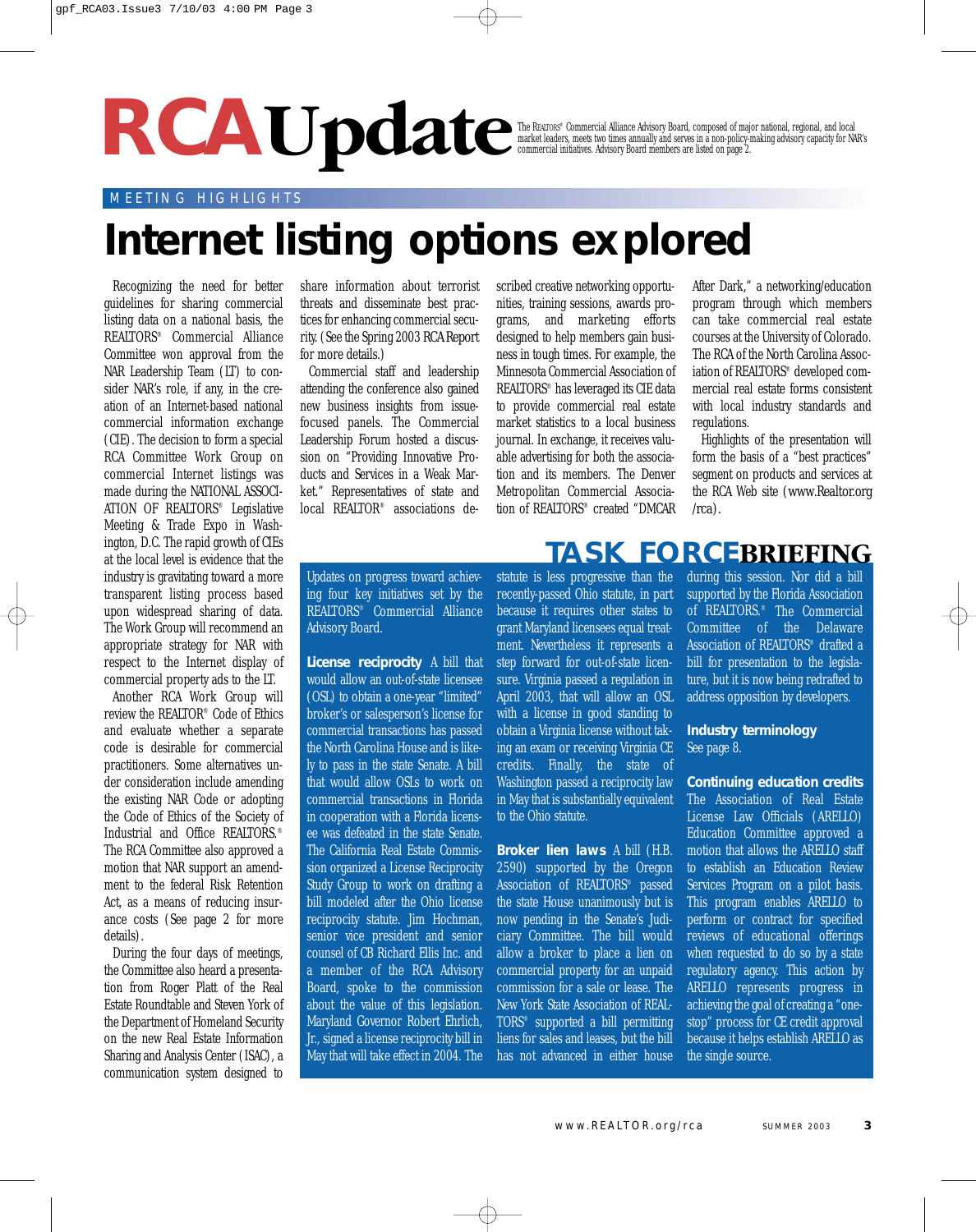# **LEGISLATIVE Update**

STANDARDS ENVIRONMENTAL TORT REFORM LEGAL

#### BANKING STANDARDS

# **New risk weighting penalizes real estate**

The latest draft of the Basel Capital Accords, issued April 29, could significantly reduce the flow of credit to the commercial real estate industry and greatly diminish its overall market liquidity and valuation. The new Accords propose a recalibration of risk weights for certain types of commercial real estate loans. As a result, banks holding disproportionately high levels of such loans would need to hold more money in their reserves. Thus, commercial loans would become more expensive and less desirable to make.

According to the Federal Reserve, Basel II will be mandatory only for the ten largest banks in the U.S. and will be voluntary for the next ten largest banks. However, it's likely that many banks will feel pressured to adopt the new standards because of negative market perceptions if they don't follow the stricter risk management standards. The intent is to have Basel II finalized by the end of 2003 and implemented in the United States by early 2007. Although the U.S. does not currently have an official position on the proposed rules, the Federal

#### TORT REFORM

#### **Class-action suits could become less threatening**

The Class Action Fairness Act of 2003 (S. 274 and H.R. 1115) would make it easier to try class-action suits in federal courts. Currently, classaction suits cannot be moved to federal court if individual claims are less than \$75,000 or if just one class member is from the same state as a defendant. The bill, which has been passed by the House and reported out of the Senate Judiciary Committee, would allow class-action cases to be transferred to federal

court at the request of either party, provided fewer than one-third of the plaintiffs in the class reside in the state where the action was filed. For class-action suits in which fewer than two-thirds, but more than one-third, of the plaintiffs reside in that state, the amended bill would give federal judges discretion to decide the venue based on whether a case could have a national impact. Proponents of the bill argue that the bill would limit the ability of plaintiff attorneys to "shop" for more favorable venues when filing a suit.

Reserve has indicated that Basel II should be implemented rapidly as an incentive for banks to improve their internal risk management. Members of Congress have raised concerns about the complexity and potential negative competitive impacts as well as the timing for implementing Basel II. The Basel Fair Capital Standards Act (H.R. 2043) was introduced to create an interagency task force to arrive at a consensus agreement on the U.S. position on Basel II. The Basel Committee was created by the Group of Ten to foster international monetary and fiscal cooperation.

#### ENVIRONMENTAL

**Rulemaking details brownfield assessment standards** NAR is participating in a negotiated rulemaking with the EPA to implement the provisions of the Small Business Liability Relief and Revitalization Act, known as the Brownfields Law. The negotiators are working to develop proposed site assessment standards, as well as guidelines for practices and methods to determine whether hazardous materials exist on the property and the extent of the hazard. Complying with these standards will allow property owners to qualify for the innocent landowner liability defense. This safe-harbor protection from liability was provided under the Act for parties that did not cause or contribute to hazardous waste contamination. NAR hopes to ensure that

the agreed-upon rules do not impede brownfields redevelopment.

#### **Bill increases deductions for energy efficiency**

The House passed the Energy Tax Policy Act of 2003 (H.R. 1531), which includes a number of tax credits for the future installation, new construction, or reconstruction of energy-efficient building technologies in commercial and residential rental properties. The credit could be taken when the building is placed in service or when the renovation is complete. The Senate bill, S. 14, which does not contain as high a scale of energy-efficient tax credits as the House bill, has been considered intermittently on the Senate floor since it was introduced, but has not come up for a vote.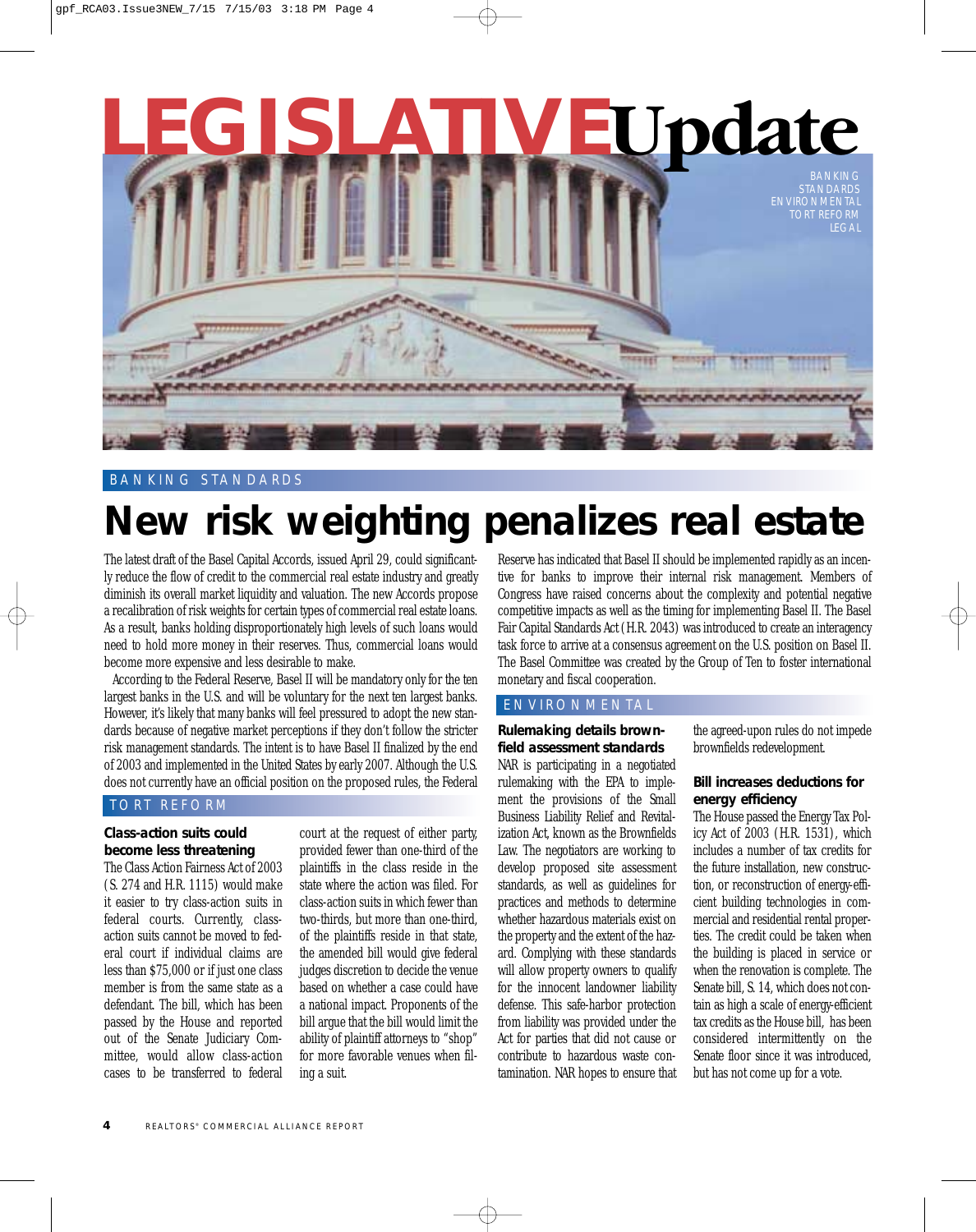#### LEGAL

**Agreement to negotiate unenforceable.** A Virginia federal court determined that a provision to conduct future negotiations on the sale of a property in a letter of intent was unenforceable. The letter had been executed on August 6, 2002, between a real estate developer and the owner of a 1,000-acre parcel of land. They agreed that until the letter expired on August 23, they would keep the terms of the letter confidential, that the landowner would not market the property to anyone else, and that the parties would negotiate in good faith. When the two failed to reach an agreement by the deadline, the letter expired. On September 20, 2002, the owner informed the developer that he had entered into a purchase agreement with a third party. The developer sued for breach of contract. Under Virginia law, agreements to negotiate at some point in the future are unen-

forceable. However, the court did find the developer's allegation that the owner had broken confidentiality and marketed the property before the expiration of the letter of intent had merit and could proceed to trial. To read a complete summary, go to http://www.realtor.org/LetterLw.nsf /pages/0403beazer.

**Statute of frauds bars commission claims.** A New Jersey appellate court has found that a commercial broker was not entitled to receive a commission because he did not have a written contract with the property owner. Under the state's statute of frauds, a broker can claim a commission based on an oral agreement only if he gives the principal/seller a written notice of the terms of the commission agreement within five days of the oral agreement. In this case, a broker approached a bank that had foreclosed on an incomplete condominium development and offered to market the development. Even though the bank's representative told him that the bank did not want to list the property with him, the broker began showing the property. He also asked all prospects he took to the building to sign a "letter of showing," indicating he had introduced them to the property. The broker then sent a letter to the bank informing them that he had shown the property and stating a commission rate he expected.

The bank responded that there was no listing agreement and that the broker should stop marketing the property. However, the bank also said that if one of the prospects the broker had introduced bought the property, the bank would discuss compensating the broker. When the property sold to

a group of investors who had been indirectly introduced to the property by the broker, the broker sued. A trial court upheld the broker's claim. However, the state's appellate court found that even though the letter from the broker had stated commission terms, those terms were contradictory. In one place, the broker asked for a 10-percent commission and in another a \$300,000 payment on a sale price of \$3.5 million. Under the New Jersey statute of frauds, the commission term must be stated exactly. To read a complete summary, go to http://www.realtor.org/LetterLw.nsf/ pages/0303geenty

*To read a summary of any of the decisions listed above, visit* The Letter of the Law, *NAR's online legal newsletter, at* Realtor.org/ letterlw. *Only for registered users of* REALTOR.org.

| Legislation: Summary of content                                                                                                                                                                                                                                                                                                                                                                                                                                                                  | <b>Last Action</b>                                                                                                                                                                                                   | <b>Status</b>                                                                                         |
|--------------------------------------------------------------------------------------------------------------------------------------------------------------------------------------------------------------------------------------------------------------------------------------------------------------------------------------------------------------------------------------------------------------------------------------------------------------------------------------------------|----------------------------------------------------------------------------------------------------------------------------------------------------------------------------------------------------------------------|-------------------------------------------------------------------------------------------------------|
| Security improvement deduction. Allows businesses to deduct 100<br>percent of the cost of certain security devices during the tax year they were<br>incurred, instead of requiring depreciation over a 5-to-7-year useful life.<br><b>NAR position.</b> Supports tax benefits that would encourage the addition<br>of security devices by commercial property owners as a way to promote<br>public safety.                                                                                       | The Public Safety Investment and<br>Protection Act (H.R. 1259), which<br>would allow for the immediate<br>deduction of certain security-relat-<br>ed installations, was introduced<br>by Rep. Jerry Weller in March. | H.R. 1259 was<br>referred to the<br>House Ways and<br><b>Means</b><br>Committee for<br>consideration. |
| <b>Bankruptcy reform proposals.</b> Reduces automatic stay from<br>creditors to 90 days for properties valued at over \$4 million; allows evic-<br>tion of residential tenants who file bankruptcy if rent is not current; limits<br>time that retail tenants may decide to assume or reject leases to 60 days;<br>requires debtors to repay fees or assessments in homeowners', condo, or<br>coop associations.<br><b>NAR position.</b> Supports bankruptcy reforms for commercial real estate. | The House passed a bankruptcy<br>reform bill (H.R. 975), which con-<br>tained all NAR-supported positions.                                                                                                           | The bill has been<br>referred to the<br>Senate.                                                       |
| Tort reform. Seeks to slow the escalation of property and liability insur-<br>ance premiums and reduce large damage awards by trying more class-<br>action cases in federal courts.<br><b>NAR position.</b> Supports proposals that would move some classes of<br>cases into federal court and prevent "venue shopping."                                                                                                                                                                         | The Class Action Fairness Act of<br>2003 (H.R. 1115), which pro-<br>motes greater fairness in interstate<br>class-action suits, passed the House<br>in June.                                                         | The Senate bill<br>$(S. 274)$ has<br>cleared the<br>Judiciary<br>Committee.                           |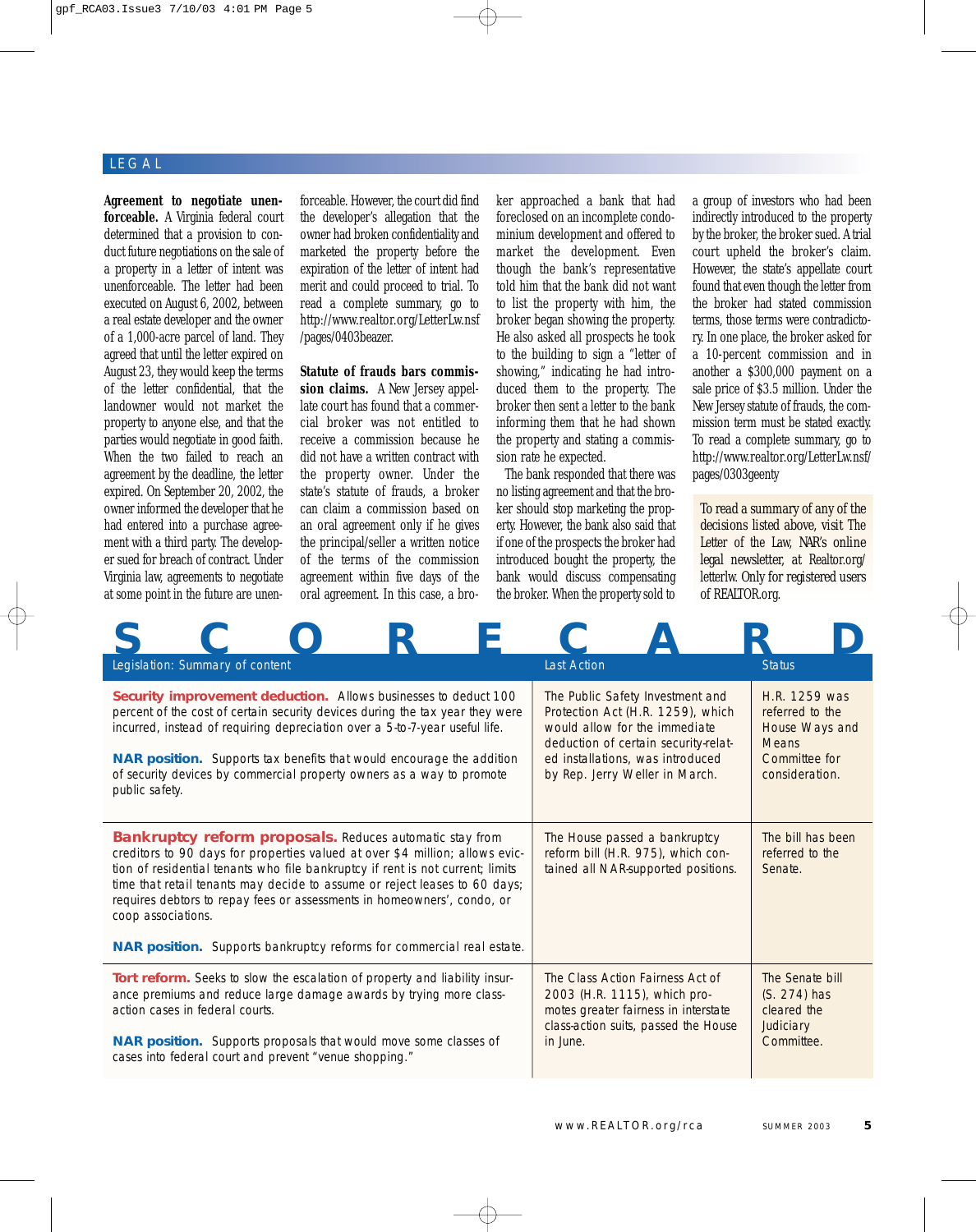

#### **TECHNOLOGY**

# **Technology that pays at Realcomm**

Profitable business applications of technology—not new high-tech bells and whistles—were the order of the day at the fifth annual Realcomm conference, held June 4- 5 at Chicago's Navy Pier. While the trade show included the latest Tablet PCs and PDAs, document management and lease transactions software vendors were getting most of the attention. "I'm not into cool, I'm into real-life solutions," said John Gilbertson, COO of New York City's Rudin Management, a company known for such high-tech buildings as New York City's 55 Broadway.

"Today, we're concerned with the convergence of business and technology, about improving efficiency and enhancing the transparency in the transaction," agreed Whitney Peyton, CCIM, senior managing partner of CB Richard Ellis and vicechair of the REALTORS® Commercial Alliance Advisory Board. The RCA is the platinum sponsor for Realcomm.

In the same session, Gary Brandeis, senior vice president of Lincoln Property Company, remind-

ed participants that it's critical to go slow and get buy-in at the top when implementing any new technology strategy. "It's important to remember that technology is about creating value for your business," he said. Brandeis also noted that the recent slowdown in the introduction of new technologies has really been a benefit to commercial real estate because it gave the industry time to assimilate innovations into its work processes.

In his address to the conference's General Session on June 4, Peyton cited the rapid growth of commercial information exchanges (CIEs) as an example of the expanding efficiencies and transparencies in today's commercial brokerages thanks to the use of technology. These online listing sites operated by local REALTOR® associations have expanded from eight in 1999 to 43 today. On the Tuesday preceding Realcomm, over 70 representatives of local and state REALTOR® associations attended the RCA's Commercial Board Summit to discuss the benefits and challenges of operating a CIE and to share their experiences in increasing membership and developing a vision for a CIE.

#### **Management applications**

Education sessions also carried through the theme of making technology pay. Several speakers focused on the use of company intranets to lower costs and improve efficiencies in areas such as accounts receivable and work-order processing. Arvid Povilaitis, senior vice president of Equity Office Properties, told property managers that between 60 and 70 percent of Equity's office tenants used online work-order processing. Equity then transmits work orders to its maintenance staff using Nextel

"It isn't about real estate; it isn't about technology; it's about the connection in between." Jim Young, The Jameson Group

two-way messaging. This and other technology/productivity initiatives in the company's EO Plus program have netted Equity a 17-percent cost savings and a 60-percent increase in customer satisfaction in the last two years, says Povilaitis.

The new system, which was tested for two years in the Boston market before its recent rollout, has also "decreased cycle time for lease approval and move-ins, which in turn means that tenants began paying rent at least a month sooner," noted Richard Kincaid, CEO, Equity Office Properties. Still, with all the advances Equity Office has put in place, "we've just scratched the surface of technological change," said Kincaid.

#### **Brokerage solutions**

Creating shared databases of client information was the technology challenge addressed by several participants in the June 5 brokerage session. Brokerage companies face not only technological conflicts in sharing data, but also cultural ones. Since many commercial brokers are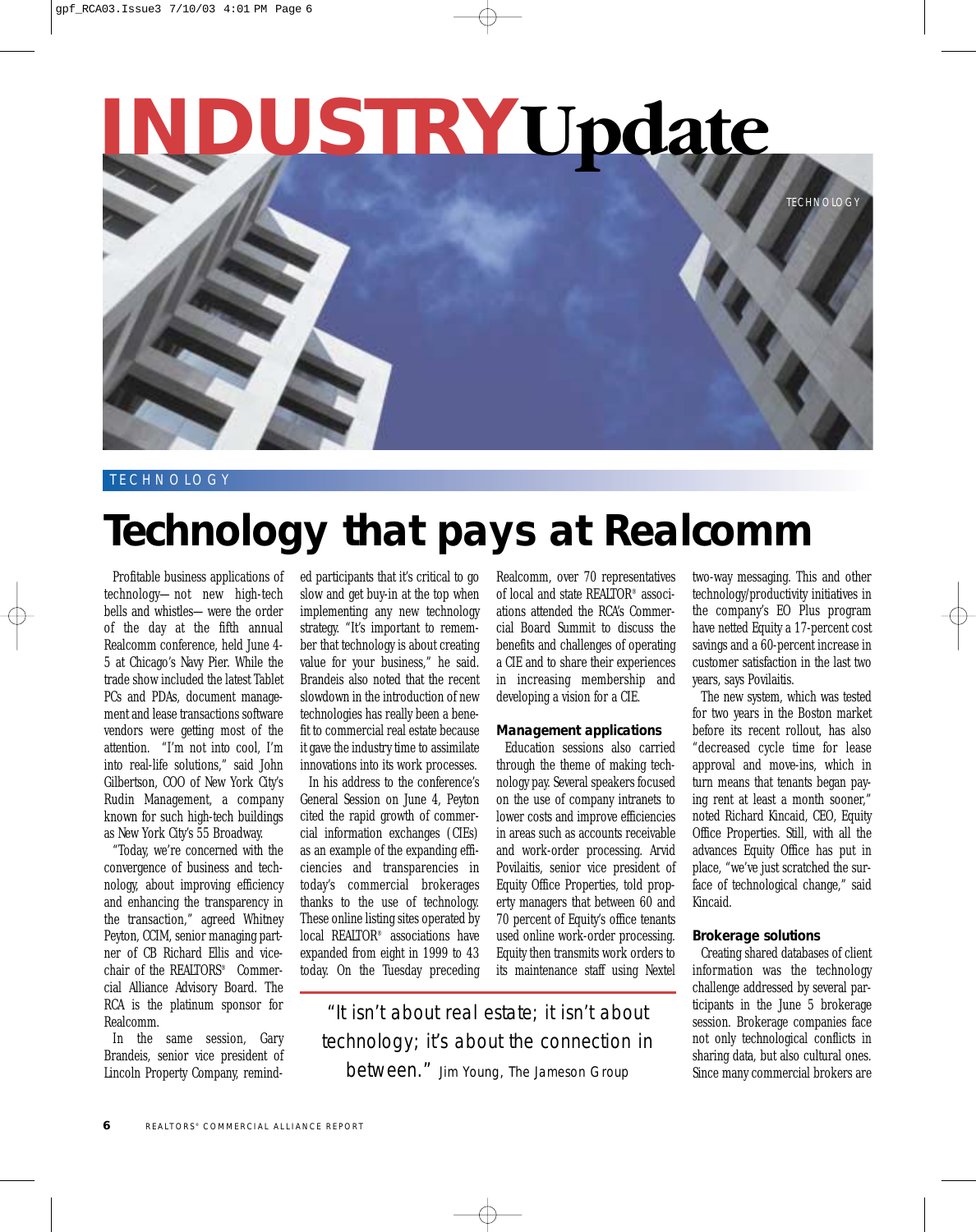independent contractors, they must be convinced of the value of sharing client information.

Rick Kimball, senior vice president and director of corporate services for Colliers International, described how his company addressed this problem by creating a customized overlay database for its brokers. Rather than trying to supersede brokers' existing records, the Colliers system, called Client Connection, creates a simple, one-page screen requiring only corporate name, known contacts with phone numbers, and actual deals or contacts within the last three years. The brightly-colored, user-friendly screen also includes links along the bottom to such recognized business background resources as Hoover's Online.

"I told the brokers, 'Would you rather go in blind to a client or know who's doing business in the market,'" said Kimball. The database has helped promote teamwork and provided a tool for resolving disputes over rights to clients, he noted.

One pleasant surprise for Kimball during the 18-month rollout was the acceptance by the more senior bro-

kers among the 2,500 users. "They are the ones with the contacts and the ones with the experience to recognize that every tool helps." The cooperative, entrepreneurial culture at Colliers was also a key to acceptance of the system, he believes. The bottles of Dom Perignon Kimball sent to new users the first time they entered their data didn't hurt either.

To prevent duplicate records and misspellings, the system won't let users enter a new company name; that has to be done by a systems administrator. The new challenge, he says, is to encourage brokers to update records regularly and keep data fresh.

The Web-based database application by an interdepartmental development team at Avantis/GVA Real Estate Services in Atlanta also had the goal of promoting cross-selling among offices and service lines, which include commercial brokerage, tenant representation, property management, and construction. Again, simplicity was the key.

"We did focus groups with our brokers in the planning stages of the project, and they were skeptical about sharing their information," said John K. Hutcheson, COO, CFO. For this reason, Advantis and the outside business analyst it hired decided to roll out the project in small increments so that users could see the value. "We knew we wanted to get from A to B, but we decided it would be better to go from A to  $A+1$ , then to  $A+2$ ," he said.

To alleviate the culture shock, Advantis chose a structure that made only a limited amount of information public. "Brokers have to enter the entire transaction in the database to get paid, but only the company name and the person in our company who has a contact there are visible to most users," Hutcheson said.

Brokers started out skeptical, according to Hutcheson, but the program is well on its way to its goal of increasing internal business by 15 percent.

#### **Standards for sharing data**

Establishing data standards that will allow commercial real estate companies to share data across systems was another major focus of the conference. During one panel discussion in which representative of real estate and technology groups gave their views on the issue, Dale A. Stinton, CFO, CIO of the National Association of REALTORS®, signaled NAR's intention to convene an all-inclusive meeting of industry representatives within the next few months to address the challenge of creating mutually accepted standards. Stinton is confident NAR's experience in establishing real estate transaction standards (RETS) for residential properties can provide a framework for creating commercial transaction standards. Until then, according to the panelists, a lack of standards will continue to cost the industry millions of dollars annually.

As Jim Young, the guiding force behind Realcomm, noted, the most progressive companies in commercial real estate today are using technology and connectivity to redefine everything from operations to the tenant experience. "These companies get it. They understand that in the next 10 to 15 years, it isn't about real estate, it isn't about technology, it's about the connection in between," said Young.

## **AFFILIATESPOTLIGHT**

# **Ethics takes center stage at SIOR**

The Society of Industrial and Office REALTORS® (SIOR) has released an electronic version of its Code of Ethics course, "What Makes a Professional?" This dynamic course covers professional ethics in the commercial real estate field. Topics range from definitions of values and principles, through the gray areas often encountered in real-life transactions, and on to the review and interpretation of four case studies. The Web-based course satisfies CE requirements in many states, as well as the NAR and SIOR ethics requirement. A CD-ROM version is available for those individuals who do not

have the high-speed Internet access needed to easily take the course. Both formats are priced at \$125.

The SIOR Code of Ethics embodies the high principles of professional practice that form the foundation of the Society's mission and vision. The obligations imposed in the Code apply to all real estate-related professional and business dealings, except to the extent specifically exempted by law. Some of the obligations imposed by the Code may exceed the minimum contents of the law—and are intended to do so. All active designees and candidates of the Society must adhere to the conduct specified by the Code.

SIOR, an affiliate of the NATIONAL ASSOCIATION OF REALTORS®, is a leading professional commercial and industrial real estate association. With more than 2,200 members in 450 cities in 20 countries, the Society represents today's most knowledgeable, experienced, and successful commercial real estate brokerage specialists. The Society certifies its

members with the prestigious SIOR (Specialist, Industrial and Office Real Estate) designation, a professional symbol of the highest level of knowledge, production, and ethics in the real estate industry. Completion of the Ethics course is a requirement for attaining the SIOR designation. For more information on either new versions of the Ethics course, contact Diana Lee at 202/737-1150 or email, *dlee@sior.com.*

**NAR Commercial Affiliates CCIM Institute (CCIM),** 312/321-4460; *www.ccim.com;* **Counselors of Real Estate (CRE®),** 312/329-8427; *www.cre.org;* **Institute of Real Estate Management (ARM®, CPM®),** 312/329-6000; *www.irem.org;* **REALTORS® Land Institute (ALC),** 312/329-8440; *www.rliland.com;* **Society of Industrial and Office REALTORS® (SIOR),** 202/737-1150; *www.sior.com*